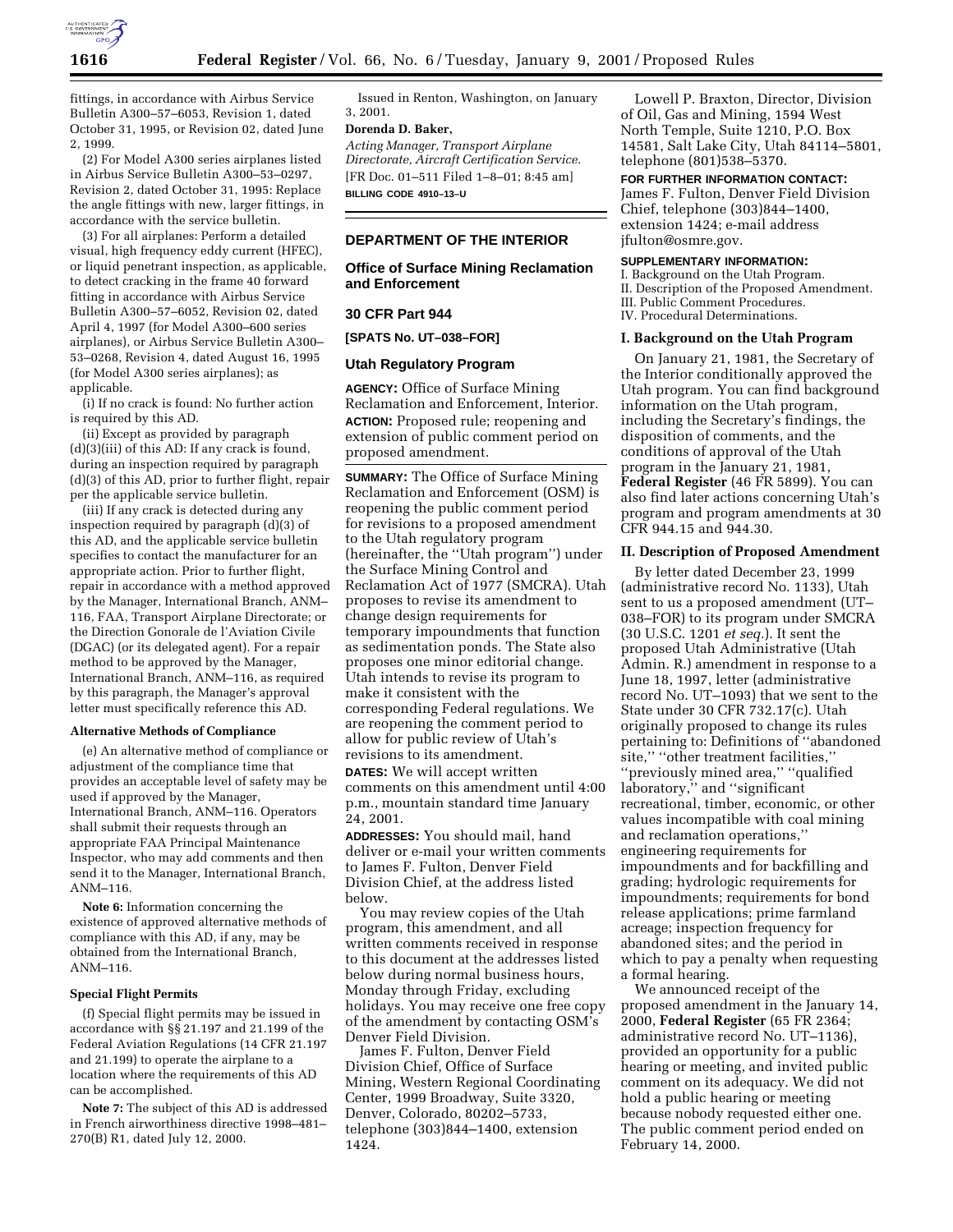During our review of the amendment, we identified a concern relating to the provision of Utah Admin. R. 645–301– 742.225.2, which is part of the State's hydrology requirements for sedimentation ponds. Utah intended this proposed rule to provide an exception to the location guidance for certain temporary impoundments functioning as sedimentation ponds that *do not* meet the design criteria of the Natural Resources Conservation Service's Technical Release Number 60 or the size or other criteria of 30 CFR 77.216(a). However, the proposed rule repeated the same wording the State proposed at Utah Admin. R. 645–301– 742.224.1, which applies to temporary impoundments that do meet the criteria of TR–60 or the size or other criteria of 30 CFR 77.216(a). We notified Utah of our concern by letter dated April 17, 2000 (administrative record No. UT– 1142). The State formally responded to our concern in a letter dated November 27, 2000, by submitting a proposed revision (administrative record No. UT– 1147).

The State now proposes two specific changes. First, it proposes an editorial change by adding the word ''where'' at the end of the clause in Utah Admin. R. 645–301–752.225 to read ''An exception to the sediment pond location guidance in R645–301–742.224 may be allowed *where:* \* \* \*" (emphasis added). Second, Utah proposes to delete wording of Utah Admin. R. 645–301– 742.225.2 that repeated the preceding rule at R.646–301–742.225.1 and replace it with the following sentence: ''Impoundments not included in R645– 301–742.225.1 shall be designed to control the precipitation of the 100-year 6-hour event, or greater event if specified by the Division.''

### **III. Public Comment Procedures**

We are reopening the comment period on the proposed amendment at Utah Admin. R. 645–301–742.225 to give you an opportunity to consider the revision we received.

### **Written Comments**

Send your written comments to OSM at the address given above. Your written comments should be specific, pertain only to the issues proposed in this rulemaking, and include explanations in support of your recommendations. In the final rulemaking, we will not necessarily consider or include in the administrative record any comments received after the time indicated under **DATES** or at locations other than the Denver Field Division.

### **Electronic Comments**

Please submit Internet comments as an ASCII file and do not use special characters or any form of encryption. Please also include ''Attn: SPATS No. UT–038–FOR'' and your name and return address in your Internet message. If you do not receive a confirmation that we have received your Internet message, contact the Denver Field Division at telephone number (303) 884–1400, extension 1424.

### **Availability of Comments**

We will make comments, including names and addresses of respondents, available for public review during normal business hours. We will not consider anonymous comments. If individual respondents request confidentiality, we will honor their request to the extent allowable by law. Individual respondents who wish to withhold their name or address from public review, except for the city or town, must state this prominently at the beginning of their comments. We will make all submissions from organizations or businesses, and from individuals identifying themselves as representatives or officials of organizations or businesses, available for public review in their entirety.

### **IV. Procedural Determinations**

#### *Executive Order 12630—Takings*

This rule does not have takings implications. This determination is based on the analysis performed for the counterpart Federal regulations.

## *Executive Order 12866—Regulatory Planning and Review*

This rule is exempted from review by the Office of Management and Budget (OMB) under Executive Order 12866.

### *Executive Order 12988—Civil Justice Reform*

The Department of the Interior conducted the reviews required by section 3 of Executive Order 12988 and determined that, to the extent allowable by law, this rule meets the applicable standards of subsections (a) and (b) of that section. However, these standards are not applicable to the actual language of State regulatory programs and program amendments since each such program is drafted and promulgated by a specific State, not by OSM. Under sections 503 and 505 of SMCRA (30 U.S.C. 1253 and 1255) and the Federal regulations at 30 CFR 730.11, 732.15, and 732.17(h)(10), decisions on proposed State regulatory programs and program amendments submitted by the States must be based solely on a

determination of whether the submittal is consistent with SMCRA and its implementing Federal regulations and whether the other requirements of 30 CFR Parts 730, 731, and 732 have been met.

### *Executive Order 13132—Federalism*

This rule does not have Federalism implications. SMCRA delineates the roles of the Federal and State governments with regard to the regulation of surface coal mining and reclamation operations. One of the purposes of SMCRA is to ''establish a nationwide program to protect society and the environment from the adverse effects of surface coal mining operations.'' Section 503(a)(1) of SMCRA requires that State laws regulating surface coal mining and reclamation operations be ''in accordance with'' the requirements of SMCRA. Section 503(a)(7) requires that State programs contain rules and regulations ''consistent with'' regulations issued by the Secretary pursuant to SMCRA. This rule does not have Federalism implications.

#### *National Environmental Policy Act*

Section 702(d) of SMCRA (30 U.S.C. 1292(d)) provides that a decision on a proposed State regulatory program provision does not constitute a major Federal action within the meaning of section 102(2)(C) of the National Environmental Policy Act (42 U.S.C. 4332(2)(C)). A determination has been made that such decisions are categorically excluded from the NEPA process (516 DM 8.4.A).

#### *Paperwork Reduction Act*

This rule does not contain information collection requirements that require approval by OMB under the Paperwork Reduction Act (44 U.S.C. 3507 *et seq.*).

### *Regulatory Flexibility Act*

The Department of the Interior has determined that this rule will not have a significant economic impact on a substantial number of small entities under the Regulatory Flexibility Act (5 U.S.C. 601 *et seq.*). The State submittal that is the subject of this rule is based upon counterpart Federal regulations for which an economic analysis was prepared and certification made that such regulations would not have a significant economic effect upon a substantial number of small entities. Accordingly, this rule will ensure that existing requirements previously promulgated by OSM will be implemented by the State. In making the determination as to whether this rule